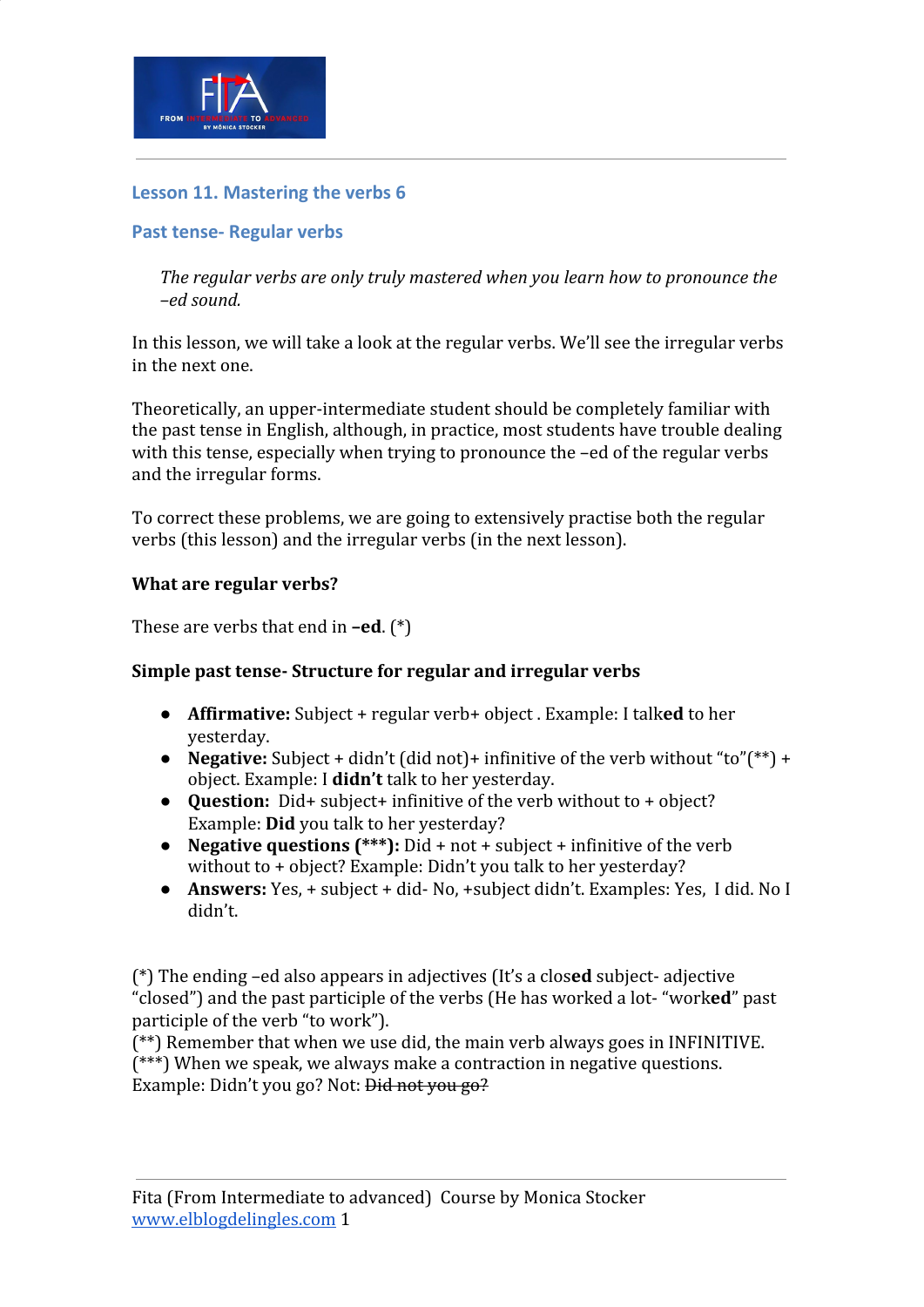

### **When do we use this tense?**

When we want to speak about finished actions that took place in the past.

Examples:

- She **wanted** to buy a car last year. *Ella quería comprar un coche el año pasado. ("*She wanted" is a finished action that took place in the past, "last year")
- They **considered** hiring him, but now they have problems with the budget. *Consideraron contratarlo, pero ahora tienen problemas con el presupuesto.* (Finished action "They considered")

## **How to pronounce the past tense of the regular verbs**

We have already talked about the sounds of the regular verbs in Lesson 3. But now, since you need to master these sounds, we'll go over them to make sure you understand and can reproduce them correctly.

All the grammar books give several rules about how to pronounce the –ed sound of the regular verbs, but, seeing as how there are so many, they are difficult to remember.

Instead of remembering all these rules, I will ask you to remember just one:

**Do not pronounce the "e" of the –ed ending, just try to say "d" without adding any vowel sound.**

If you do this, you will naturally come up with the right sounds for the past tense of the regular verbs.

### **Why is this so?**

Because when you try to say a "d" without saying the "e", you need to put your mouth in certain positions depending on what letter you have before the "e".

For example: If you need to say "talk"-/tok/ your last letter is a "k". If you try to pronounce a "d" after the "k" without making any vowel sound, you'll get a "t".

Talked□ sounds "to**kT**"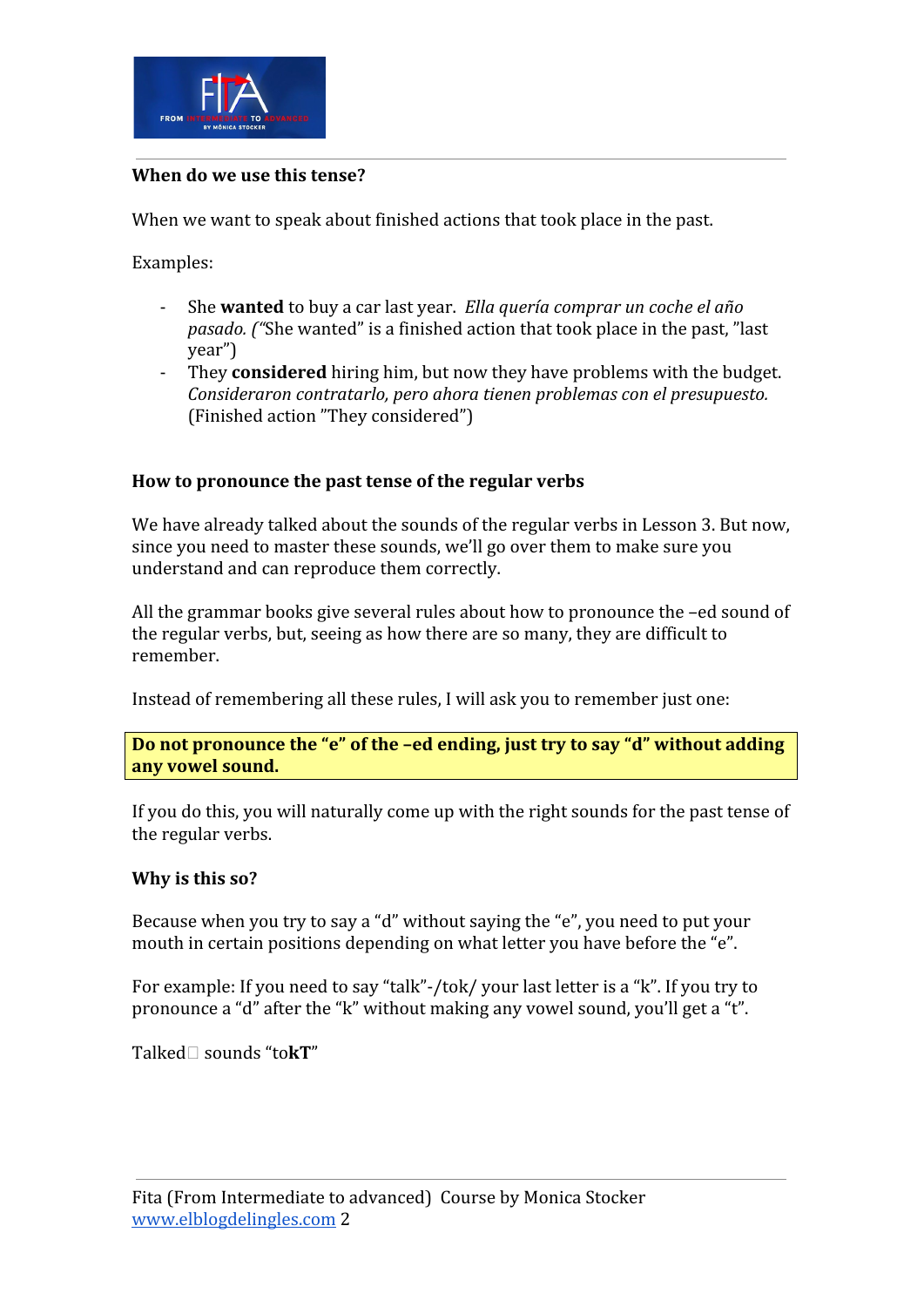

For all of you who want to have a more detailed explanation of the –ed sounds, we'll go a little bit deeper into the subject.

# **The three different sounds of -ed**

The regular verbs can have three different sounds in the ending:

1. D 2. ID and 3. T

As I said before, they take different sounds depending on the sound that comes before the –ed sound.

Let's see the different sounds.

# **1. D**

The verbs that end in–  $l - v - n - m - r - b - v - g - w - v - z - v$  owel sounds and diphthongs use the **"D"** sound.

Examples: advised /advissd/- *aconsejar* agreed /agrid/- *acordar* allowed /alaud/- *permitir* answered /anserd/- *responder* appeared/apird/- *aparecer* arrived/araivd/- *llegar* believed/bilivd/- *creer* belonged /bilongd/-*pertenecer* burned/bernd/- *quemar* called/kold/-*llamar* carried/karid/- *transportar* changed /cheinchd/- *cambiar* cleaned/klind/- *limpiar* closed /kloussd/- *cerrar* covered/koverd/*-cubrir* cried/kraid/*-llorar* damaged /damechd/- *dañar* described /deskraibd-*describir* died /daid/-*morir* dried /draid/- *secar* earned /ernd/-*ganar (dinero)* encouraged /enkerechd/-*animar*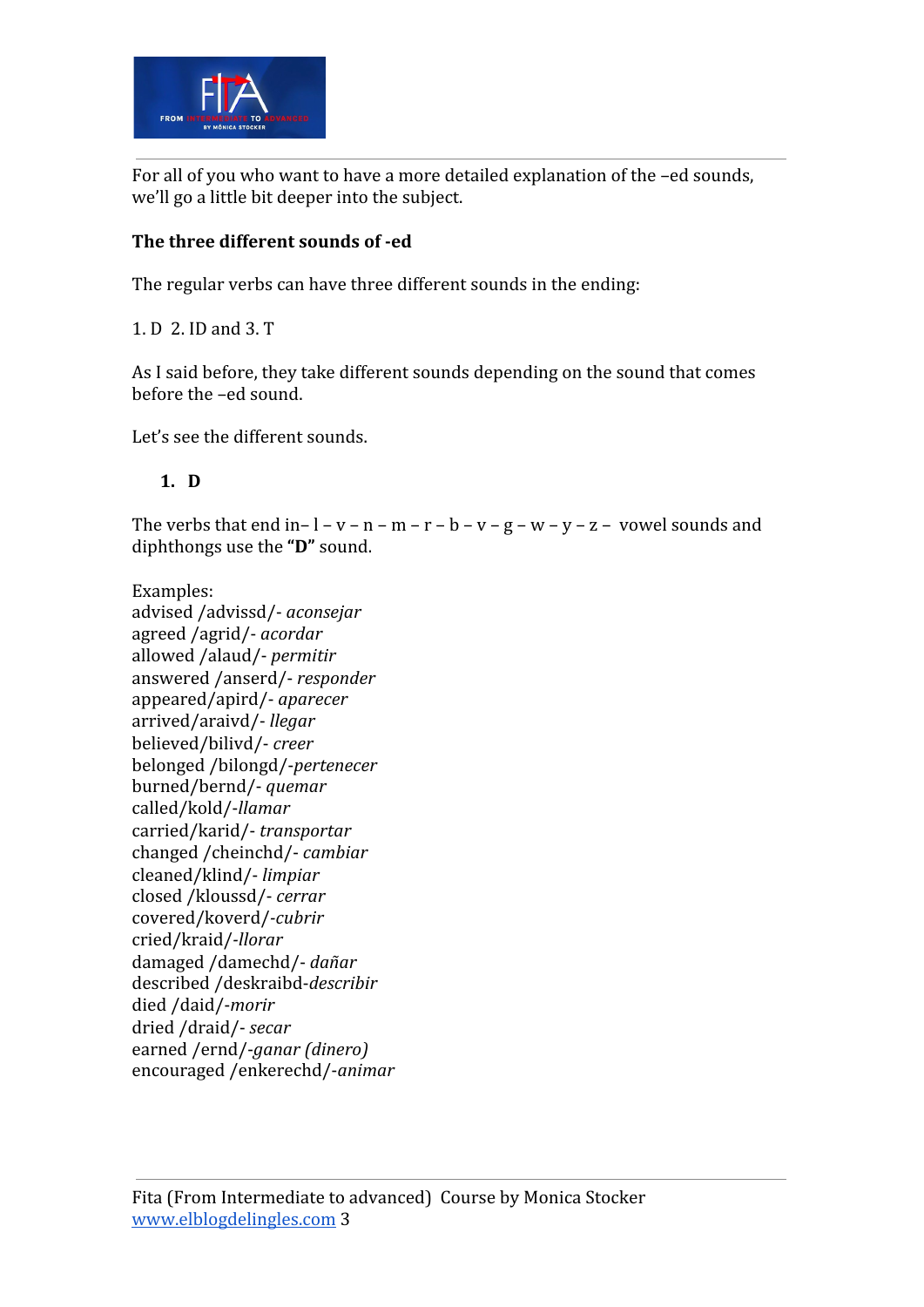

enjoyed /enyoid/-*disfrutar* entered /enterd/-*entrar* explained /ekspleind/-*explicar* explored /eksplord/-*explorar* filled /fild/-cumplimentar-*llenar* followed /foloud/-*seguir* happened /hapend/-*ocurrir* interviewed /interviud/*-entrevistar* imagined /imachind/-imaginar jailed /cheild/*-encarcelar* killed /kild/*-matar* listened /listend/*-escuchar* lived /livd/*-vivir* loved /lovd/*-amar* measured /mesherd/*-medir* moved /muvd/*-mover* opened /opend/*-abrir* planned /pland/*-planificar* played /pleid/*-jugar* performed /performd/*-actuar* pulled /puld/*-tirar* realised /rialaisd*/-darse cuenta* remembered /rimemberd/*-recordar* rained /reind/*-llover* repaired /riperd/*-arreglar, reparar* saved /seivd/-*ahorrar* shared /sherd/-compartir shaved /sheivd/-afeitar showed /shoud/-mostrar signed /saignd/-firmar slammed /slamd/-dar un golpe fuerte stayed/ssteid/quedarse, alojarse snowed/ssnoud/-nevar studied/sstadid/-estudiar tried/traid/-intentar travelled/traveld/-viajar turned/ternd/*-girar* used /iusd/*-usar* welcomed/wuelkomd/-dar la bienvenida whispered /wuisperd/-murmurar worried/wuorid/*-preocupar* yawned/iond/*-botezar*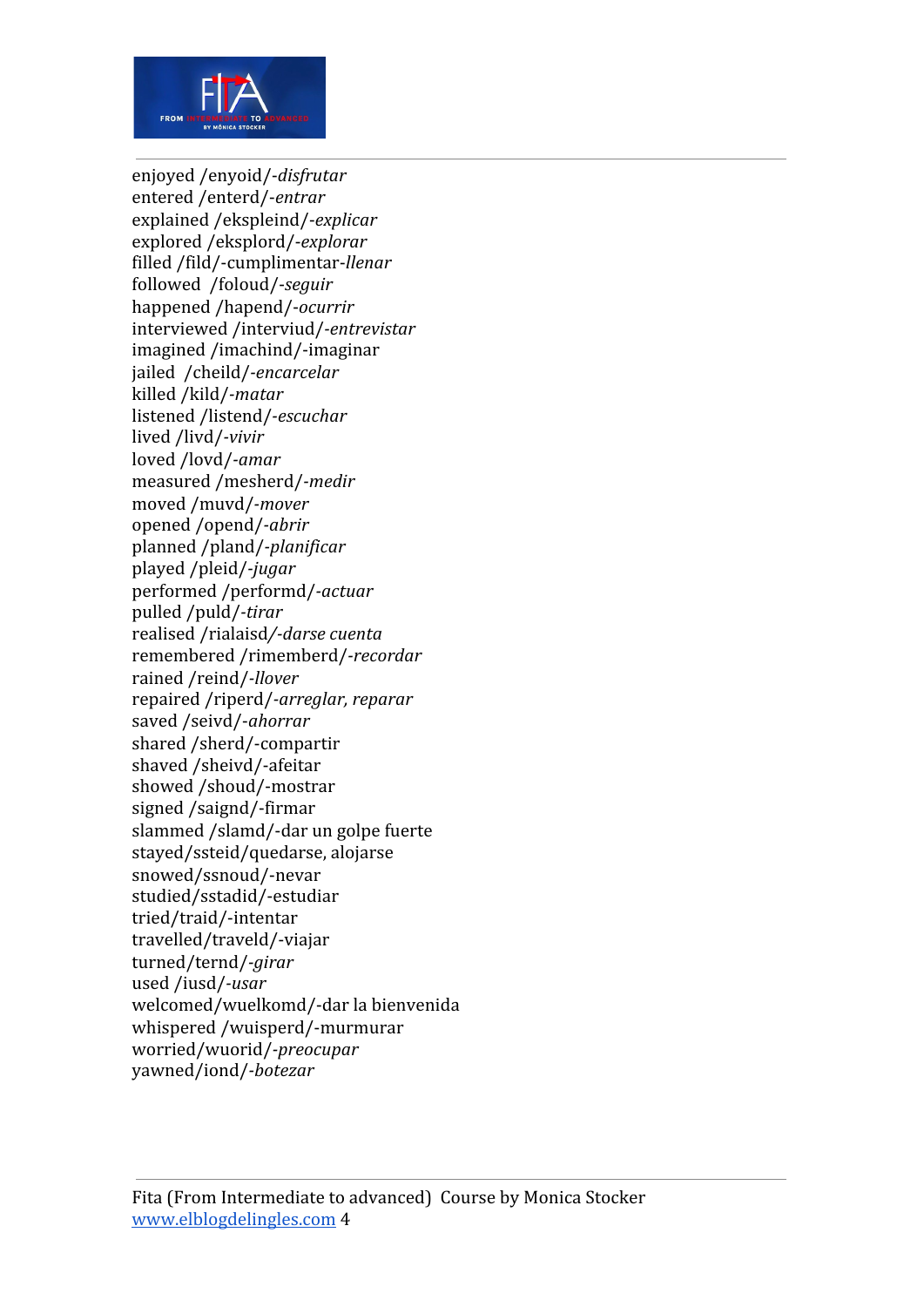

# **2. ID**

Verbs that end in -t or d use the **"ID"** sound.

Examples:

afforded/afordid/**-***permitirse* attended/atendid/-*asistir* arrested/arestid/-*arrestar* collected/kolektid/-*recoger* contacted/kontaktid/-*contactar* counted/kauntid/-*contar* decided/disaidid/-*decidir* defended /defendid/-*defender* demanded /demandid/-*pedir* divided/divaidid/-*dividir* ended /endid/-*acabar* expanded/ekspandid/-*expandir* expected /ekspektid/-*esperar* exported /eksportid/-*exportar* flooded /flodid/-*inhundado* graduated /graduetid/-*graduarse, licenciar* hated /heitid/-*odiar* hunted /hantid/-*cazar* included /inkludid/-incluir invited /invaitid/- *invitar* invented /inventid/-*inventar* landed /landid/- *aterrizar* needed /nidid/-*necesitar* painted /peintid/-*pintar* planted /plantid/-plantar printed /printid/-*imprimir* presented /presentid/-*presentar* pretended /pretendid/-*pretender* protected /protektid/-*proteger* provided /provaidid/-*suministrar, proveer* rented /rentid/-*alquilar* repeated /ripitid/-*repetir* reported /riportid/-*informar* respected /respektid/-*respetar* rested /restid/-*descansar* scolded /sskoldid/-regañar skated /sskeitid/-patinar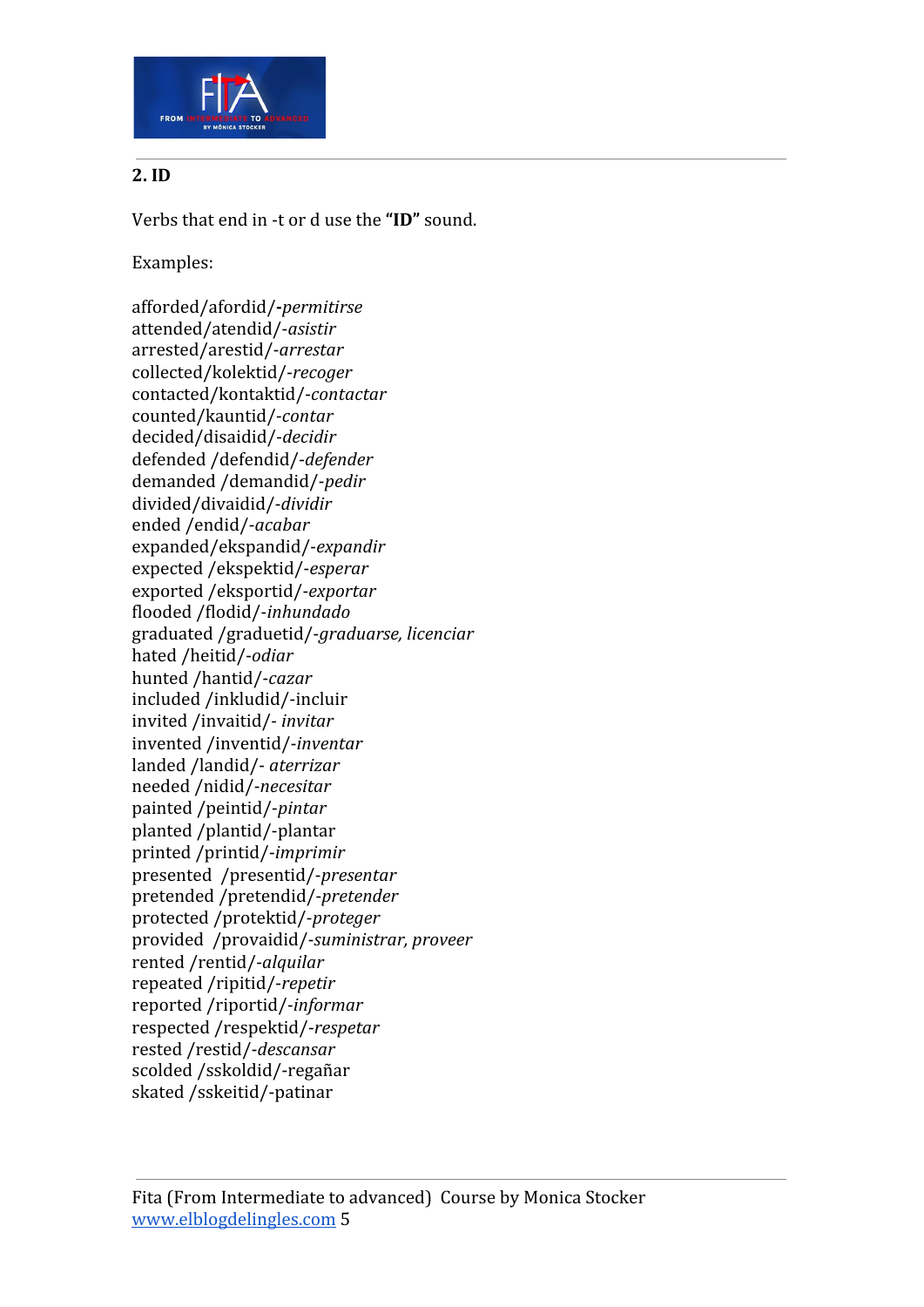

started /sstartid/-empezar shouted /shautid/-*gritar* treated /tritid/-*tratar* visited /visitid/-*visitar* waited /wuetid/-*esperar* wanted /wuantid/-*querer* wasted /wuestid/-*desperdiciar, malgastar*

## **3. T**

Verbs that end in –  $p - k - s - ch - sh - f - gh - x - h - g$ , use the "T" sound.

Examples: **Ed as "T"** Asked/akst/-*preguntar, pedir* baked/beikt/- *hornear* brushed /brasht/-*cepillar* cooked/kukt/-*cocinar* cracked/krakt/-*agreitarse* crashed/krasht/-*chocar* danced /danst/-*bailar* dressed/drest/-*vestirse* dropped/dropt/-*dejar caer* escaped /eskeipt/-*escapar* finished /finisht/-*terminar* fixed/fixt/-*arreglar* guessed /guest/-*suponer* helped /helpt*/-ayudar* hoped /houpt/-*esperar* hiked /haikt/-*caminar* Joked /choukt/-*bromear* jumped /champt/-*saltar* knocked /nokt/-*golpear, tocar a la puerta* kissed /kist/-*besar* laughed /laft/-*reir* locked /lokt/-*cerrar con llave* looked /lukt/-*mirar* missed /mist/-*echar de menos* mixed /mixt/- *mezclar* packed /pakt*/- empaquetar* passed /past/- *pasar* picked /pikt/-*recoger*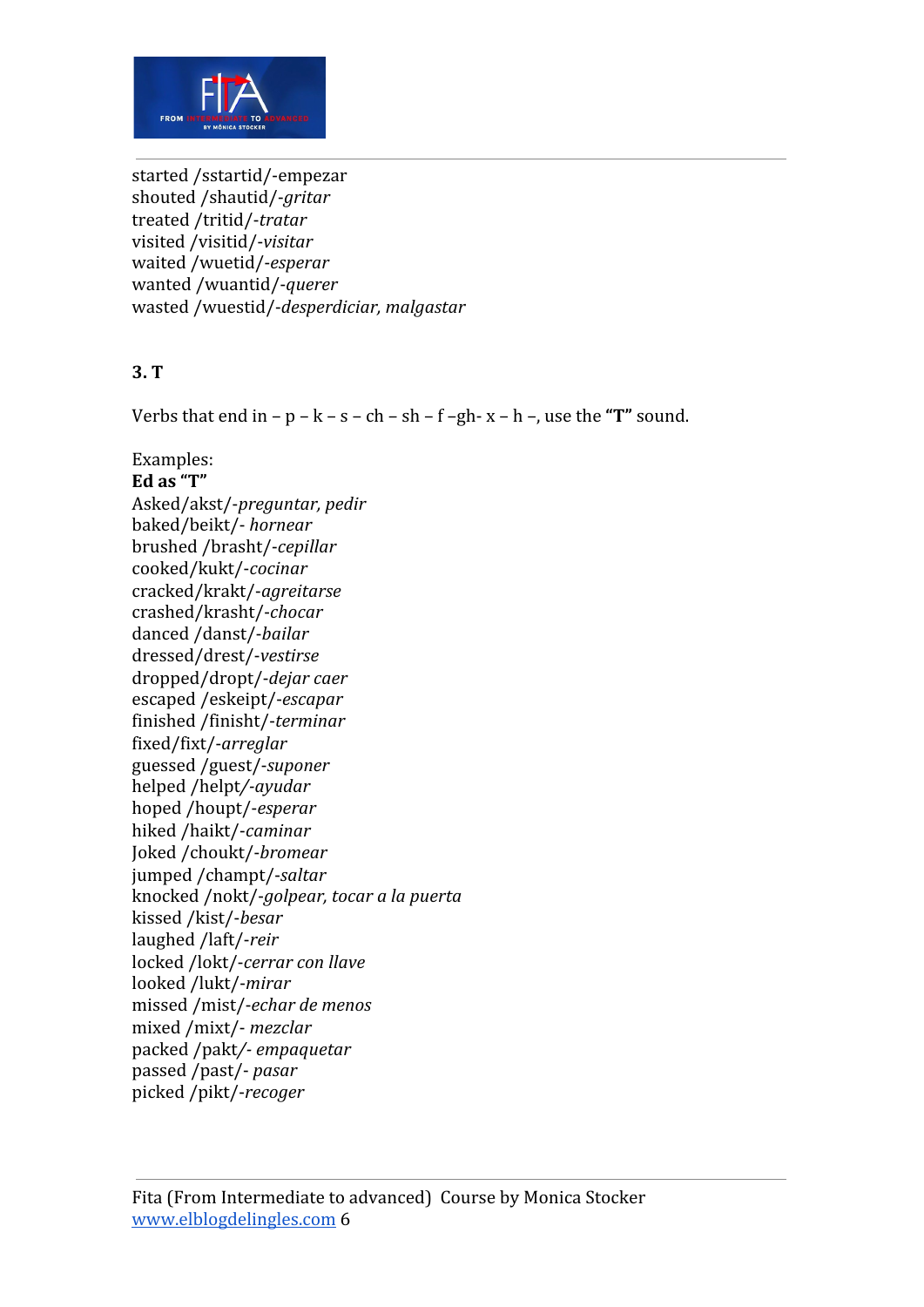

pressed /prest/-*presionar* pushed /pusht/-*empujar* pronounced /pronaunst/-*pronunciar* relaxed /relakst/-*relajar* slipped /sslipt/-*resbalar* smoked /smoukt/-*fumar* stopped /sstopt/-*parar* shopped /shopt/-*comprar* talked/tokt/*-hablar* typed /taipt/-*escribir a máquina* walked /wuokt/-*caminar* washed/wuasht/-*lavar* watched/wuacht/-*mirar algo que se mueve* worked/wuorkt/-*trabajar* \*\*\*\*\*

Please, go to chapter 8 of your audiobook now and listen to it at least two times then read it.

As you'll see, I have highlighted the regular verbs in grey.

Chapter 8

**The choice is made**

"*I can't bear the idea that my soul is horrible"*

It was later than mid-day when he woke up. His servant rang the little bell and entered the room with a cup of tea and some letters.

"Sir has slept well tonight" he said, smiling.

"What time is it?" Asked Dorian, drowsily.

"A quarter past one, sir."

"How late!" He sat down and after having a few sips of tea, he dealt with his letters. One of the letters was from Lord Henry. It had been delivered by hand that morning. He hesitated for a moment and then put it to one side, without reading it.

He got dressed, entered the library and sat down to have a light breakfast at a small round table near the open window. It was a marvellous day. Suddenly, he saw the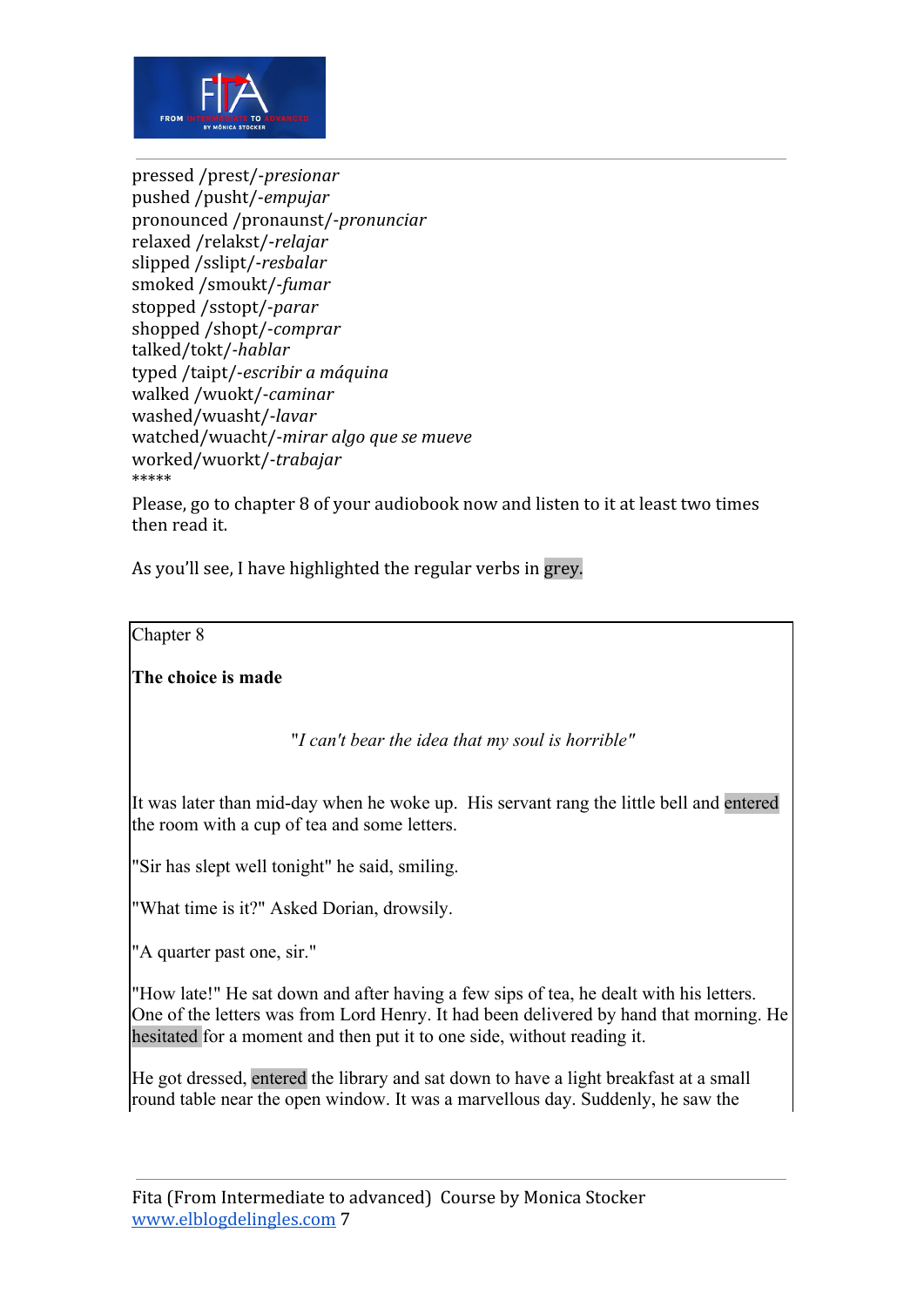

screen in front of the portrait and he jumped.

Was it all true? Had the portrait really changed? It was absurd!

He got up and locked the door. He wanted to be alone to contemplate the mask of his shame. Then he removed the screen and looked himself in the face. It was absolutely true. The portrait had changed, but he thought he could still rectify it. Sibyl Vane could still be his wife.

Suddenly, the doorbell rang and he heard Lord Henry's voice outside.

"I am sorry Dorian" said Lord Henry as he entered. "But you shouldn't think too much about it."

"Are you referring to Sibyl Vane?" Asked the young man.

"Yes, of course" replied Lord Henry. "It's horrible, but it wasn't your fault. Tell me, did you go to see her after the play finished?"

"Yes."

"I was sure."

"I was brutal, Harry, terribly brutal. But now everything is fine. I don't regret anything that happened. It has taught me to know myself better."

"Ah, Dorian, I am pleased that you are dealing with it this way."

"I am happy. I want to be good. I can't bear the idea that my soul is horrible. I will marry Sibyl Vane."

"Marry Sibyl Vane!" Exclaimed Lord Henry, standing up. "Haven't you received my letter?"

"Your letter? Ah, yes. No, I haven't read it yet, Harry."

"So you know nothing?"

"What are you trying to say?"

Lord Henry crossed the room, and sitting next to Dorian Gray, he took his hands and squeezed them tightly.

"Dorian, Sibyl Vane has died."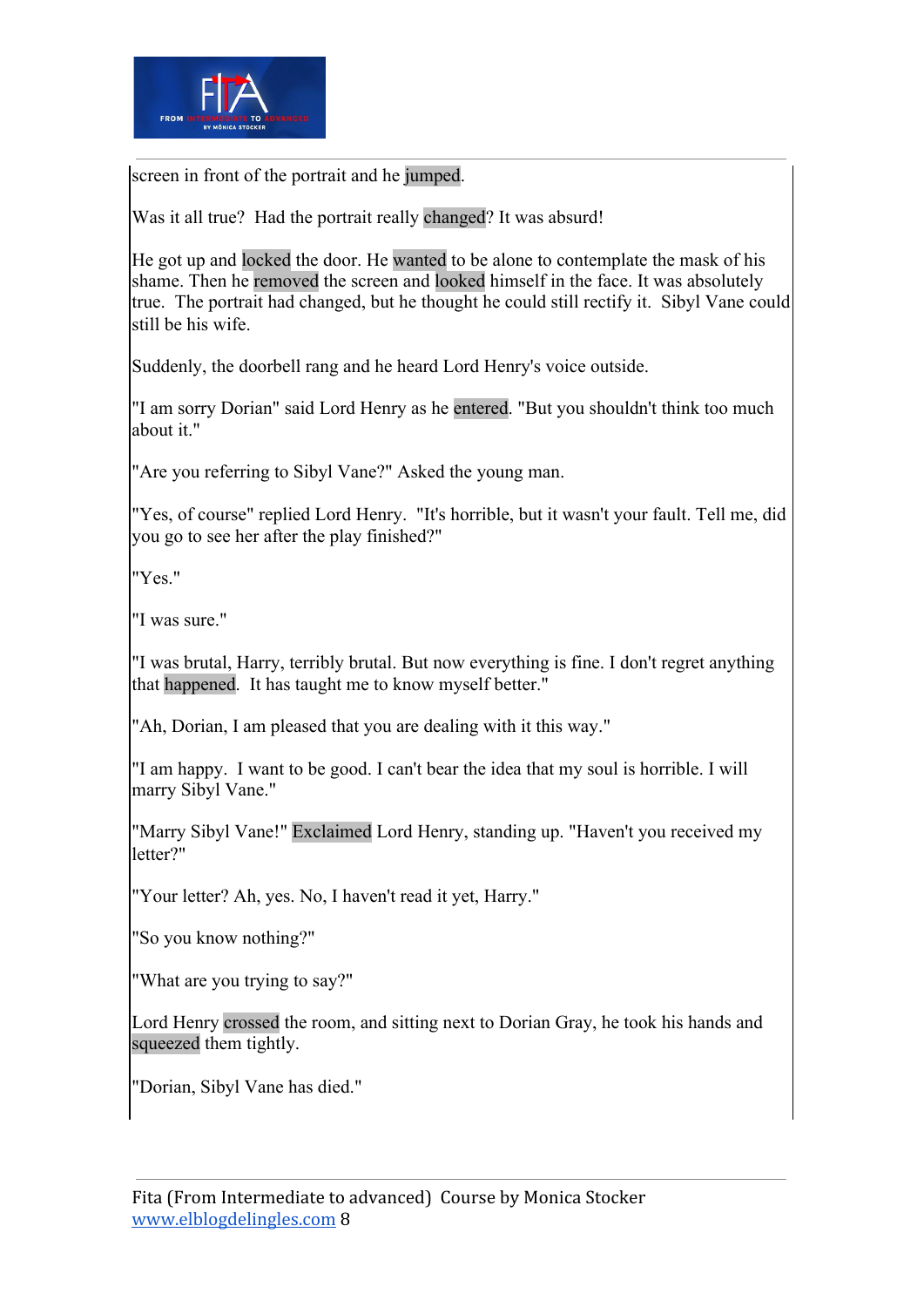

"Died! Sibyl is dead! It isn't true! It's a horrible lie! How dare you say that?"

"It's completely true, Dorian" said Lord Henry, gravely. "They found her last night in the theatre. It seems that she took something."

"I have killed Sibyl Vane!" Said Dorian Gray, who got up and sat down next to Lord Henry. "She will never come back to life" murmured the young man, hiding his face in his hands.

"She will never come back to life. She has played her last role" said Lord Henry. "But it wasn't your fault. "The truth is, that girl has never really lived, and so she has never really died." For you at least, it has always been a dream. Sibyl Vane was less real than Juliet.

 "How well you know me!" We are not going to speak any more about the event. I will remember this love as a wonderful experience. That is all."

"Forget all about it, Dorian and come with me and my sister to the opera tonight."

"Yes, I think I will meet you there. I am too tired to eat anything."

"So, see you later. I will see you before nine-thirty."

When he was alone, Dorian went back to uncover the picture. No, there were no more changes in the image. The portrait knew about Sibyl Vane's death before him. The cruelty around the mouth had appeared at the same moment that she died.

He felt that his life choice had already been made: eternal youth, infinite passion, secret pleasures, wild joys and wilder sins; he wanted all of those things. The portrait would bear the burden of his shame and he would be saved. That was all.

### **Listen and repeat the following sentences aloud.**

| <b>Spanish</b>     | English                | <b>Phonetics</b>                             | Approximate           |
|--------------------|------------------------|----------------------------------------------|-----------------------|
|                    |                        |                                              | Pronunciation         |
| Él entró en la     | He entered the room    | hi $\frac{1}{2}$ entəd ðə ru $\frac{1}{2}$ m | Hi énterd de rum      |
| habitación         |                        |                                              |                       |
| Él dudó un momento | He hesitated for a     | hi <sup>I</sup> heziteitid fər               | Hi héssiteitit for a  |
|                    | moment                 | a 'məʊmənt l                                 | móument               |
| Él entró a la      | He entered the library | hi <sup>1</sup> entəd ðə                     | Hi énterd de láibreri |
| biblioteca         |                        | la <sub>Ibr</sub> əri                        |                       |
| Él se sobresaltó   | He jumped.             | hi d3^mpt                                    | Hi champt             |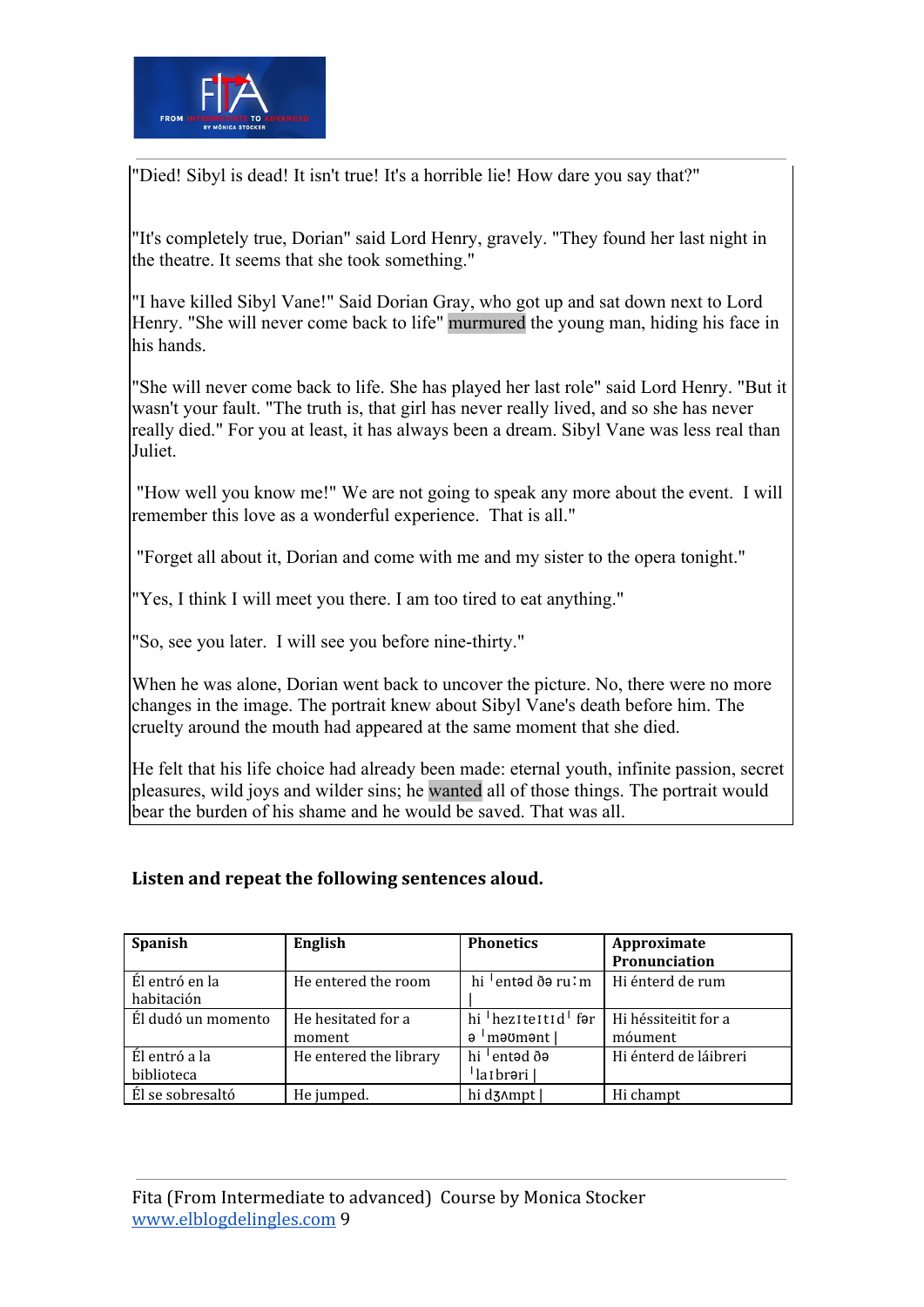

| ¿Había cambiado<br>realmente el retrato?                              | Had the portrait really<br>changed?                              | həd ðə <sup>1</sup> poltrit<br>¦rıəli t∫eınd3d                                   | Had de pórtret ríili<br>chénichd                                 |
|-----------------------------------------------------------------------|------------------------------------------------------------------|----------------------------------------------------------------------------------|------------------------------------------------------------------|
| Se levantó y cerró con<br>llave la puerta                             | He got up and locked<br>the door.                                | hi gpt Ap and lpkt<br>l só eð                                                    | Hi gotap and lokt de dor                                         |
| Quería estar solo<br>para contemplar la<br>máscara de su<br>vergüenza | He wanted to be alone<br>to contemplate the<br>mask of his shame | hi wontid to bi<br>ə <sup>ı</sup> ləʊn tə<br>kpntəmple It ðə<br>malsk əv iz feim | Hi wuantid tu bi alóun tu<br>kóntempleit de másk of<br>his shéim |
| Luego apartó el<br>biombo                                             | Then he removed the<br>screen                                    | ðen hi r I <sup>I</sup> mu ! vd<br>ðə skri∶n                                     | Den hi rímuvd de sskrin                                          |
| Se miró cara a cara                                                   | He looked himself in<br>the face                                 | hi lokt h 1 m <sup>1</sup> self 1 n<br>də feis                                   | Hi lukt him's lef in de feis                                     |
| No me arrepiento de<br>nada de lo que<br>ocurrió                      | I don't regret anything<br>that happened                         | al deuntri gret<br>eni $\theta$ in dot<br>hæp <b>ə</b> nd                        | Ái dount ri'gret énizing<br>dat hápend                           |
| Exclamó Lord Henry,<br>poniéndose en pie                              | Exclaimed Lord Henry,<br>standing up                             | Ik <sup>1</sup> skle Imd lo!d<br>henri   stænd 1 n<br>$\Delta p$                 | Ek'skleimd lord hénri<br>standing ap                             |
| Lord Henry cruzó la<br>habitación                                     | Lord Henry crossed the<br>room,                                  | lo:d henri krost<br>ðə ru∶m∣                                                     | Lord hénri krosd de rum                                          |
| Le tomó las manos y<br>las apretó con fuerza                          | he took his hands and<br>squeezed them tightly.                  | hi tük 1z hændz<br>ənd skwi∶zd ðəm<br><sup> </sup> taɪtli                        | Hi tuk iss handss and<br>skuissd dem táitli                      |
| Ella nunca volverá a<br>la vida, murmuró el<br>muchacho               | She will never come<br>back to life murmured<br>the young man,   | ∫i wl ∣nevə k∧m<br><sup>1</sup> bæk t <b>ə</b> la I f<br>¦m3∶məd ðə j∧ŋ<br>mæn   | Shi wuil néve kam bak tu<br>láif mérmerd de iang man             |
| Él quería todas<br>aquellas cosas                                     | he wanted all of those<br>things.                                | hi wontid oll əv<br>ðəʊz <sup> </sup> θ ɪŋz                                      | Hi wántid ol of dóuss<br>zíngs                                   |

### **To sum up:**

The regular verbs end in –ed. This –ed can have three sounds: d- as advised/advaisd/- id as in afforded /afordid/ and –t, as in asked /askt/

Nevertheless, you don't really need to remember all these rules when you speak. Just try NOT to pronounce the "e" when you say the –ed. If you do this, you will naturally come up with the three different sounds I have just mentioned- d, -id and –t.

### **Homework**

Using what you have learned in this lesson, go back to chapter 6 and 7 of the audiobook and try to spot all the regular verbs. Listen and repeat all the sentences